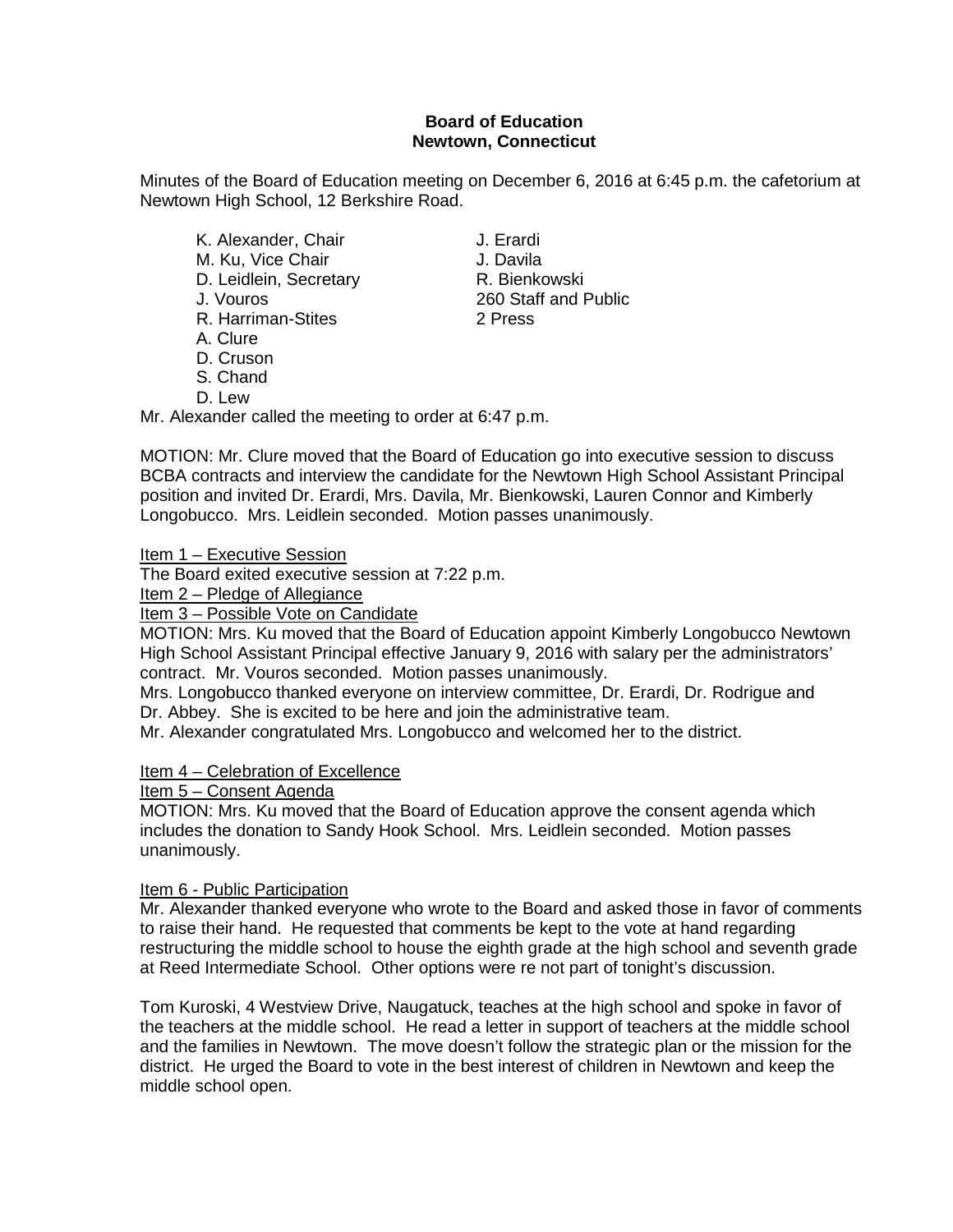Michelle Garrity, 53 Toddy Hill Road, wants to keep eighth graders out of Newtown High School. Children are still coping with PTSD and trauma. We are taking away transitional years. If there is a decline in enrollment then why are we being told there is no room for fifth grade in the elementary schools? Why would closing a school be an educational benefit? She urged the Board to look at numbers and trends before making a decision.

Jamie Pearson, Hundred Acres Road, said the vote should be postponed until school configurations are researched regarding this transition. The decision to build the Reed School was based on research. There is no structure on how to configure the seventh and eighth grade teams and other issues such as traffic have not been looked at. School size effects achievement and school climate. A new subcommittee should do an in-depth study of school configuration and is against having eighth graders at the high school.

Mike and Laura Brennan, 7 Fallen Leaf Lane, opposes closing the middle school and the grade configuration. Reed enrollment is extremely tight and there is no market for buildings in town. This option has 10-year sustainability.

Don Ramsey, 3 Prospect Drive, is a retired teacher and feels it is not in the best interest to have eighth graders in the high school. Vote in favor of what is in the best interest of the children and not because of the political pressures you are under.

Sabina Ali, 8 Fawn Hollow Lane, moved to Newtown for her children's education. She prefers the 5-6 and 7-8 configuration. They moved to Canada for three years and came back to Newtown for the schools. The middle school has greatly helped her daughter.

Elizabeth Bogdnoff, 32 Obtuse Road, said we have to look at rites of passage. The middle school is an incredible school and the first opportunity for independence for these children.

Judy DeStefano, 12 Horseshoe Ridge Road, is on the Legislative Council but spoke as a citizen. Dr. Erardi has stated that we are proud of the configuration we have now but no one has said that about the new configuration. Being financially motivated to make this change is not necessarily the best for the children. This option doesn't warrant a yes vote. We value education and this is worth the cost.

Jennifer Padilla, 32 Glen Road, said if the school is closed the savings are minimal for families. We need a view on the savings and a guarantee of the improvement to the educational process. We need in-depth research. Why not put to a referendum and let the public decide.

John Feder, 27 Poverty Hollow Road, is concerned about an eighth grader going to the high school with 18-year-old boys. From a common sense standpoint putting them with this age group is not sound.

Frank Corigliano, 174 Brushy Hill Road, thanked the Board for their work. He's on planning and zoning and feels it doesn't make sense to eighth graders with twelfth graders. The issue to close a school is to try and save money. The taxes are not too high because we have a middle school. This past year the town approved a number of new developments which include houses, an apartment complex and condos. These will add students to our district. The population is expanding and we have a tremendous amount of buildable land. If closing the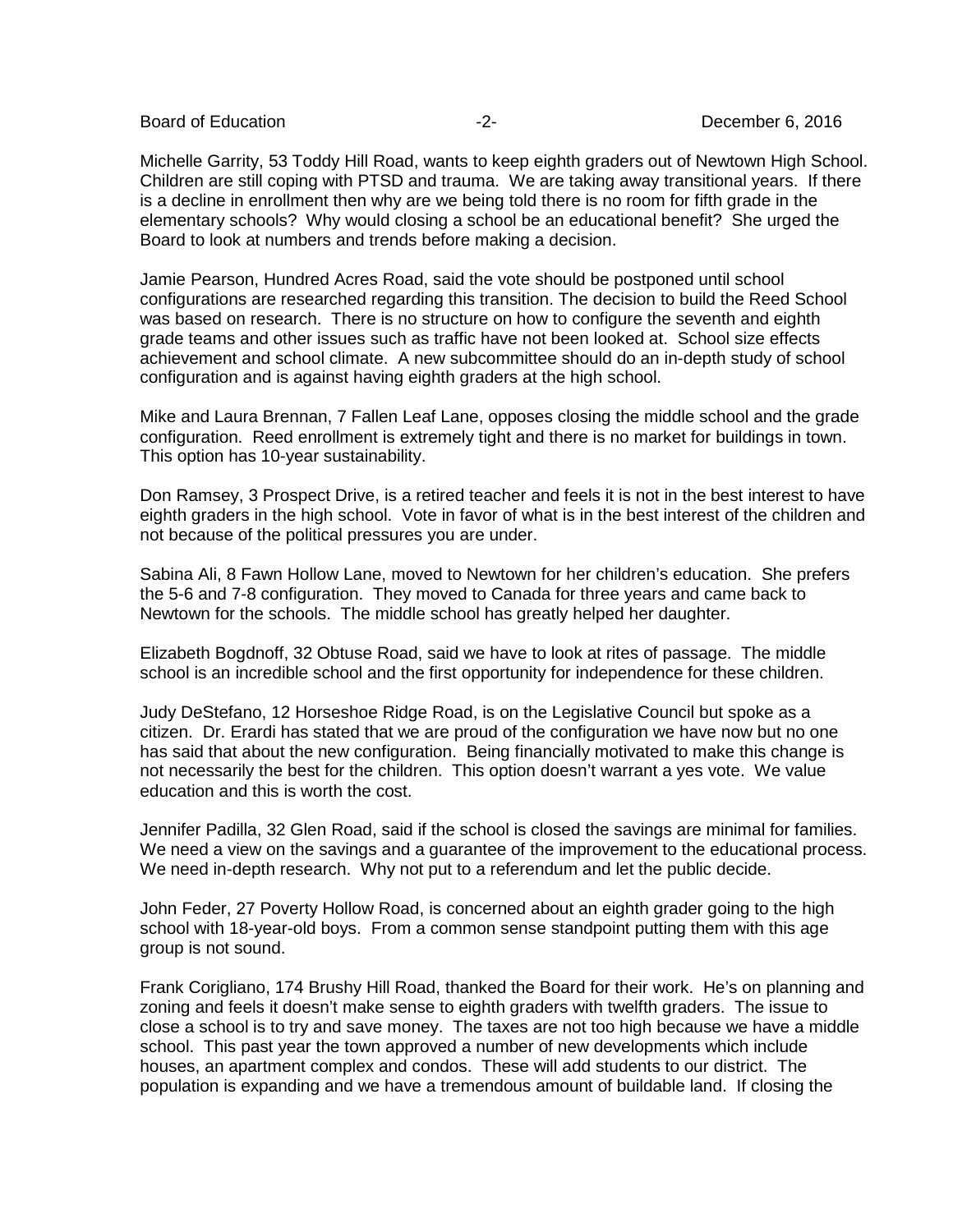Board of Education **Contract Contract Contract Contract Contract Contract Contract Contract Contract Contract Contract Contract Contract Contract Contract Contract Contract Contract Contract Contract Contract Contract Cont** 

middle school will cause us to have to build another school we will have to deal with that cost. That is counterproductive.

Joanna Rosen, 60 Sugar Lane, is opposed to closing the middle school. We have not heard how this proposed reconfiguration is in the best interest for our students. What research has been done about eighth graders in a high school? Why haven't positives been shared, what are the merits of the proposed configuration, and where is the plan? No data has been provided. She does not support the proposed reconfiguration.

Karyn Holden, 68 Berkshire Road, thanked the Board for their work on this issue but she was opposed to closing the middle school and reconfiguring our schools because of the social emotional impact on those who were at Sandy Hook School on 1214. We have complex issues before us. Where is the research to support eighth grade being in the high school and what about sports and afterschool activities. Eighth grade sports won't fit at the high school and those students won't feel part of it. Moving seventh graders to Reed will change that school too. We won't be able to keep our fifth and sixth graders young. She wants to know why this is a good decision.

Lexie Leidlein, high school student, feels eighth graders need time to mature and their social and emotional well being will be affected. The middle school should not be closed.

Tegan Doherty, 15 Mountain View Drive, said that seventh and eighth graders are on the bus with high schoolers. The benefits for eighth graders at the high school are more educational opportunities such as advanced courses. If we believe the high school is unsafe that should be addressed.

Evelyn Backer, special education teacher at the middle school said that these students just want to fit in. We work to meet their social emotional and academic needs.

Chris Met, 22 The Old Road, said splitting seventh and eighth grades will affect services these students receive.

Suzanne Chung, 2 Crows Nest Lane, saw a lot of growth in her daughter when she was in the middle school. Not having the middle school opportunity is a great loss.

Lorraine Cornell, Little Brook Lane, is against closing the middle school. If you close a school it might affect people moving into town causing a decrease in school population.

Kinga Walsh, 21 Horseshoe Ridge Road, said the high school is a phenomenal school. There is a lot on social media about drugs but you have that everywhere. The money saved isn't going back into education or to the residents. This started by questions from other boards and councils. You all have been bullied into investigating this but what needs to be done now is what is in the best interest of the students.

Michelle Assante, 16 Wendover Road, said there is no plan for the eighth grade. Regarding the drugs and sexting at the high school you have it have anywhere. You don't have 8-12 high schools. She opposed closing the middle school. There is a fair amount of bullying here. The decision was made by pressure from one group on another. This should be in the best interest for children before making this vote.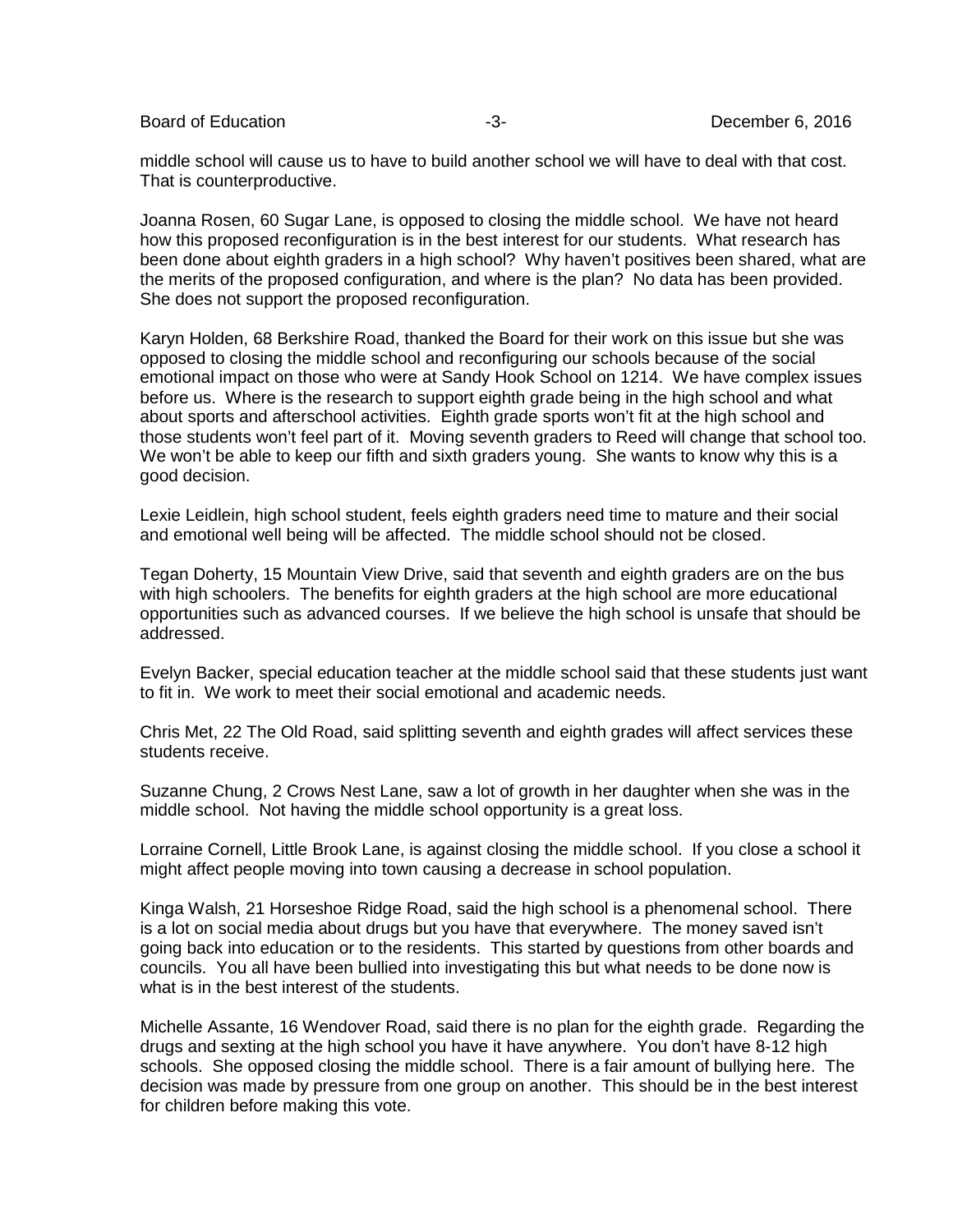Board of Education **Contract Contract Contract Contract Contract Contract Contract Contract Contract Contract Contract Contract Contract Contract Contract Contract Contract Contract Contract Contract Contract Contract Cont** 

Aline Troy, 42 Farmfield Ridge Road, asked about how crowded Reed will be if the seventh grade goes there. Carts for computer labs were suggested. She has a pediatric practice and seventh and eighth graders go through hard times with emotions. It doesn't make sense to have eighth graders in the high school.

Melissa Horan, 94 Riverside Road, said we would be doing harm putting the eighth grade in the high school. We have to pay close attention to the puberty years especially for Sandy Hook students.

Deborah Sullivan, 9 Fairview Drive, said the middle school offered advanced classes with peers. She is opposed to closing it.

Rachel Smith, is a middle school teacher and appreciates teaching there. The middle school is a special place that supports student needs with a caring faculty.

Christina Asner, spoke about her experience at the middle school with great teachers who supported her. She was in eighth grade when 1214 happened. The middle school helped her grow up.

Christin Alesovich, 16 Fieldstone Drive, doesn't think anyone on the Board wants to close the middle school and doesn't think they will do something to put our children at risk.

Eric Paradis, 85 Riverside Road, said that regarding the developmental appropriateness of the middle school, a lot of students are struggling and the middle school is needed to help them. Closing could really harm them.

Matthew Schnitzel, 51 Main Street, moved here because of the schools. He is a middle school teacher in Brewster and sixth, seventh and eighth grades are a rollercoaster for these children.

David Smith, 41 New Lebbon Road, said his wife teaches at Reed. We think highly of this board. He asked everyone to think about why we need education when it's time to vote on the budget.

Amy Collins 167 Sugar Street, said her child receives special education and is terrified of her being in the high school in eighth grade. Early adolescence is a vulnerable period of development.

Robin Fitzgerald, 24 Old Farm Hill Road, appreciates the study on each school. Closing the middle school needs more research to answer questions. A vote tonight would be premature. She asked her son about having eighth graders in the high school. He said seventh and eighth graders should be in one place together. He didn't feel comfortable as a ninth grader when he went to the high school. This decision needs to take a lot more time before voting.

Renee Wilson, said this will be the most detrimental decision for our children. The #1 item that negatively impacts students is class size. We already have some of the highest student-toteacher ratios in the state. We are 130 out of 200 on what we spend on students. We are looking at 30 children in a classroom. She wants them to guarantee this is the best option for educating our children.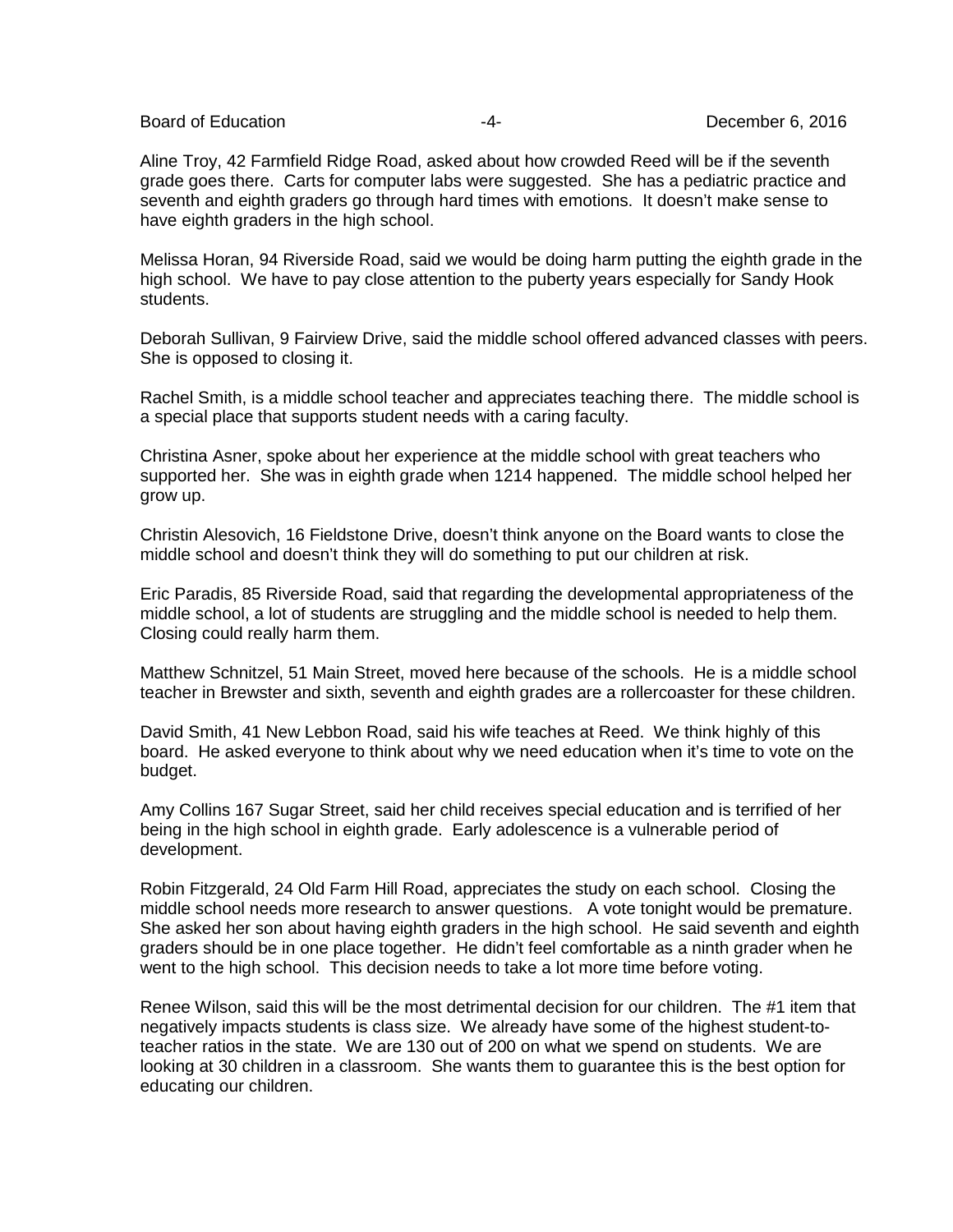Board of Education **-5-** All the setting of Education and the setting of the setting of the setting of the setting of the setting of the setting of the setting of the setting of the setting of the setting of the setting of

Laura Terry, 64 Robin Hill Road, said this configuration was presented as the last option standing. Take that into consideration and listen to the community voice. There are 37 against and one for it.

Christine Ford, 45 Toddy Hill Road, was concerned that for the small amount of savings if we were being short sited in looking at the enrollment. The middle school is a unique time for students to grow and learn.

Michelle Garrity added that she had 590 signatures on the petition against closing the middle school and having the eighth grade go to the high school.

Mitch Bolinsky, 3 Wylie Lane, spoke as a resident. The best years of his children's lives were spent at the middle school. No schools in Connecticut use an 8-12 model. It is socially and developmentally a bad fit. He doesn't see any other choice but to walk away from this. He appreciates the work of the Board and thanked them for their hours and patience. He was concerned about putting students in a more adult environment.

Charles Barra, 9 Georges Hill Road, said we are a community divided between education and spending money.

Laura Roche, 42 Cobblers Mill Road, said there are so many unknowns and variables. The Board has the charge to make the decision and administration has to figure out how it will work. It will take many hours with multiple committees to get this accomplished.

#### Item 7 – Reports

Chair Report: Mr. Alexander said he would have the committee recommendations for the next meeting.

Superintendent's Report: Dr. Erardi thanked the interfaith clergy partnership in their extension to help with the Sandy Hook anniversary.

#### Student Reports:

Dylan Lew: The drama department had their fall production of Caesar with actors from all grade levels. The senior and junior class councils collected food items to donate to the Food Pantry and Women's Shelter.

Simran Chand: November 23 was the final football conference game where Newtown defeated Masuk. We lost to Shelton in the CIAC state quarterfinals game. Last Friday there was a special guest at the high school; Britney Maier is a blind and autistic savant who showcased her talent for piano.

Dylan: The high school sang at the tree lighting, the Rotary Club pancake breakfast and many were in the Nutcracker Ballet at Edmond Town Hall. The Families United in Newtown committee of the National Honor Society had their Christmas gathering which concluded with giving presents to the children with special needs.

#### Item 8 – Old Business

Discussion and possible vote on facility and enrollment study:

MOTION: Mr. Alexander moved that effective the start of the 2018-2019 school year, the Board of Education reconfigure the present PK-4, 5-6, 7-8, 9-12 existing teaching and learning model to a PK-4, 5-7 Reed Intermediate School setting, and an 8-12 Newtown High School setting model. Mr. Cruson seconded.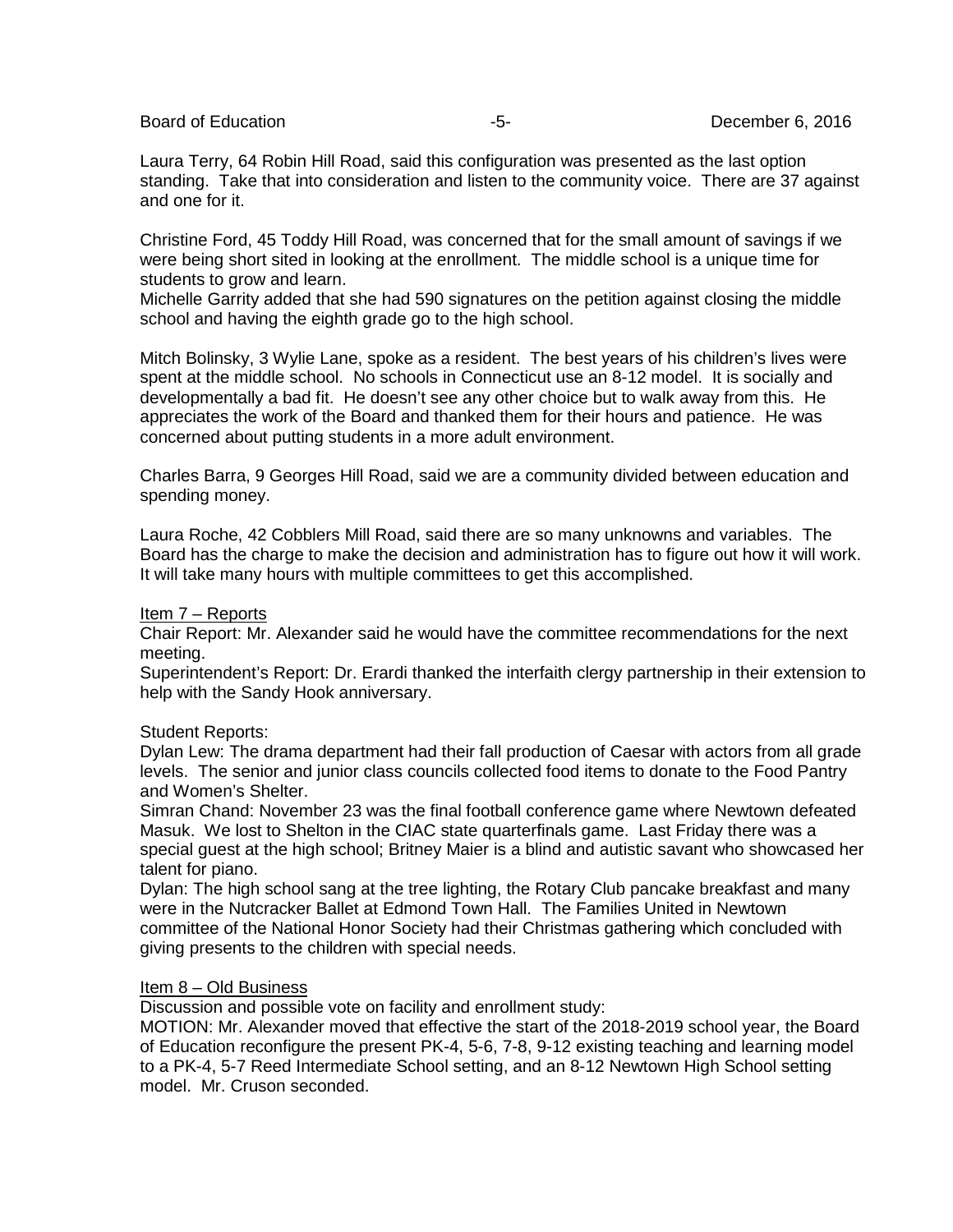Board of Education  $-6 -6-$  December 6, 2016

Mr. Alexander stated that several people asked how we got to the point of doing a study. After looking at the issue of enrollment and what our facilities can maintain the Board decided to ask the administration to conduct this study.

Dr. Erardi said that change causes great emotion. As a community you should be incredibly proud as you modeled behavior we teach our children.

Mr. Cruson said he has been on both of this issue. His concern is that we have a lot of space that will be open over the next few years. The middle school has had many costly issues and we will have to consider costly renovations. To the end of projections the high school will only have 66% of its capacity. If we don't do something there will be an issue for us. Mrs. Harriman-Stites looks at the extra space to enhance our learning environment and what we can do with that extra space.

Mrs. Leidlein said we spend a lot of money on outplacing students. She would like to see more students brought back into the community. If we close a school there wouldn't be adequate space to bring those students back.

Mrs. Ku put together a history of Newtown schools from the time Hawley was built to our current situation. We never closed a school when the enrollment decreased. We felt it was bound to go up and used portables at Sandy Hook School and built Reed school. Looking at a short-term savings will not help Newtown over the long term.

Mr. Alexander is concerned about the quality of education and the social emotional development but not whether eighth graders will be safe at the high school. It is more important to look at whether there are reasons to keep the structure the way it is.

Mr. Cruson said the number of transitions is a concern. Academic time is lost because we are concerned about transitions.

Mrs. Leidlein doesn't feel that the separation of grades is the best way to have less transitions.

Mrs. Ku spoke about the Milone and MacBroom study and concern about census bureau information being updated. She referred to page 14 of their report regarding permits. The average unemployment rates have been going down in Newtown. Birth rates are projected to go up.

Mr. Cruson sees a great benefit in the way we could share resources with the proposed configuration. He hoped we could reach some of the educational benefits from the work of the committee to further the education of Newtown students. Mrs. Leidlein agreed.

Mrs. Harriman-Stites said we have ideas that could happen with reconfiguration but there is not a fully developed plan. We can't say what would happen.

Mr. Vouros was struggling with the educational issues, transitions and our curriculum expectations. He proposed not to close the middle school with the promise to address his educational concerns and implement change in keeping the middle school open.

Mrs. Harriman-Stites said the committee worked hard for a solution that was sustainable and suitable. She didn't want anyone to think that we did not fully research this issue or to think we didn't do the job we were tasked with.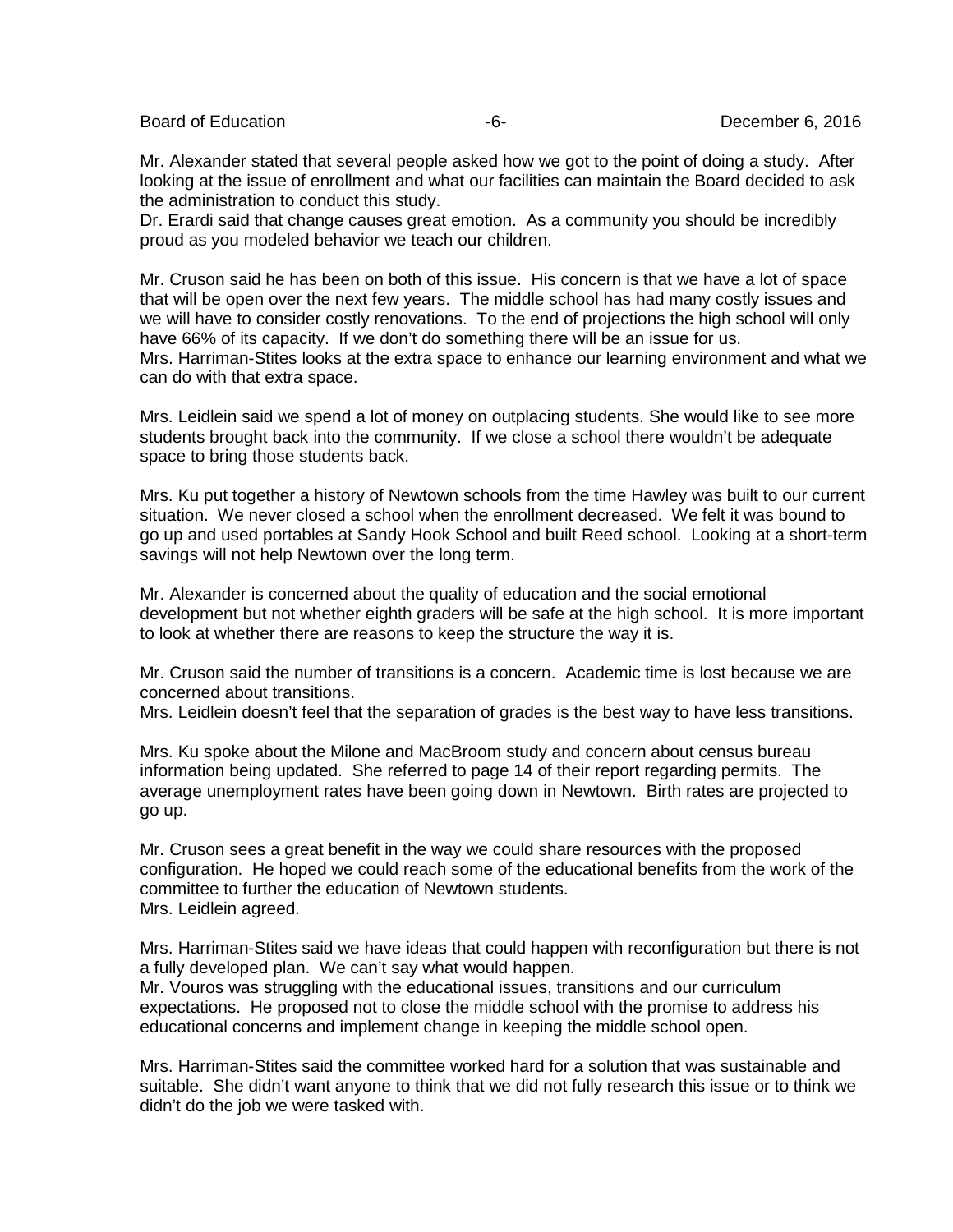Board of Education **-7-** Figure -7- Board of Education **-7-** December 6, 2016

Mr. Clure said last Friday he attended the career day at the middle school and was most impressed with how engaged the students were. He would never want to take away the transitional period from any student and was not in favor of this configuration.

Mrs. Leidlein was also grateful for the work of the Future Forecast Committee and agrees that there are not enough answers to questions to move forward. Keeping the school is in the best interest of the students.

Mrs. Ku said as a board we need to look at a risk analysis. The biggest risk is that the \$25M to \$50M to reopen a school is big and is a long process. The analysis of this situation has cost so much. Dr. Erardi invited the parents, community, teachers, administration and the skeptics to discuss closing a school. The response at the joint meeting was not a conversation about what would happen but questioned the validity of the data. If we close and the skepticism continues and we report we need more space that is a risk the school district must take. If a school is repurposed, we take the risk of having to open again in eight years.

Mr. Alexander said the effort the people went through to provide this information is significant. The tax burden will still be an issue. We will need the community to help support the students in our budget. He feels the configuration we have supports our students but can't guarantee the proposed reconfiguration will do that. He will vote against it also.

Mrs. Harriman-Stites said the configuration is not sustainable and the model is not suitable. She is in favor of enhancements but fears the proposed configuration will do the opposite. Most concerning to her is the year of onset of the configuration which will impact a group of students we have an obligation to support. She asked the public to be at the budget meetings in town to help support education.

Vote: 7 nays Motion fails.

Item 9 – New Business

Minutes of November 15, 2016: MOTION: Mr. Clure moved that the Board of Education approve the minutes of November 15, 2016. Mrs. Harriman-Stites seconded. Vote: 6 ayes, 1 abstained (Mrs. Leidlein) Motion passes.

Item 10 – Public Participation

MOTION: Mrs. Leidlein moved to adjourn. Mr. Clure seconded. Motion passes unanimously.

 $\overline{\phantom{a}}$  , and the contract of the contract of the contract of the contract of the contract of the contract of the contract of the contract of the contract of the contract of the contract of the contract of the contrac

Item 11 – Adjournment The meeting adjourned at 10:48 p.m.

Respectfully submitted:

 Debbie Leidlein **Secretary**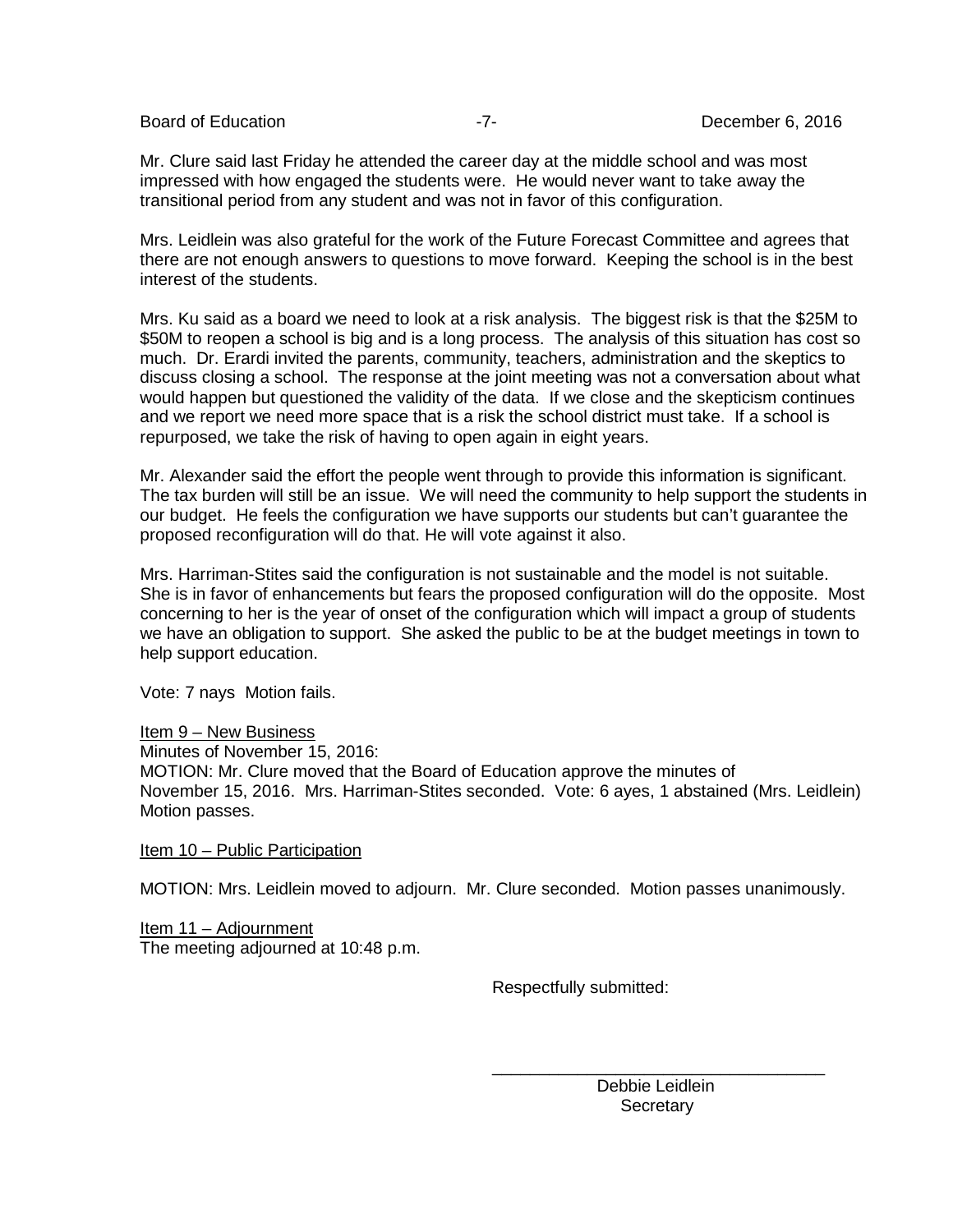12 Dickinson Drive Sandy Hook, CT 06482 (203) 426-7657

# **Sandy Hook**<br>School



| To: | Dr. Erardi |
|-----|------------|
|-----|------------|

From: Erin Ardino

Date: November 21, 2016

Re: **Enclosed Donation Check** 

Dr. Erardi,

Enclosed please find a donation check for \$100 made payable to SHS for the "Lunch Program".

We are asking that the Board approve depositing these funds.

Thank you,

Erin

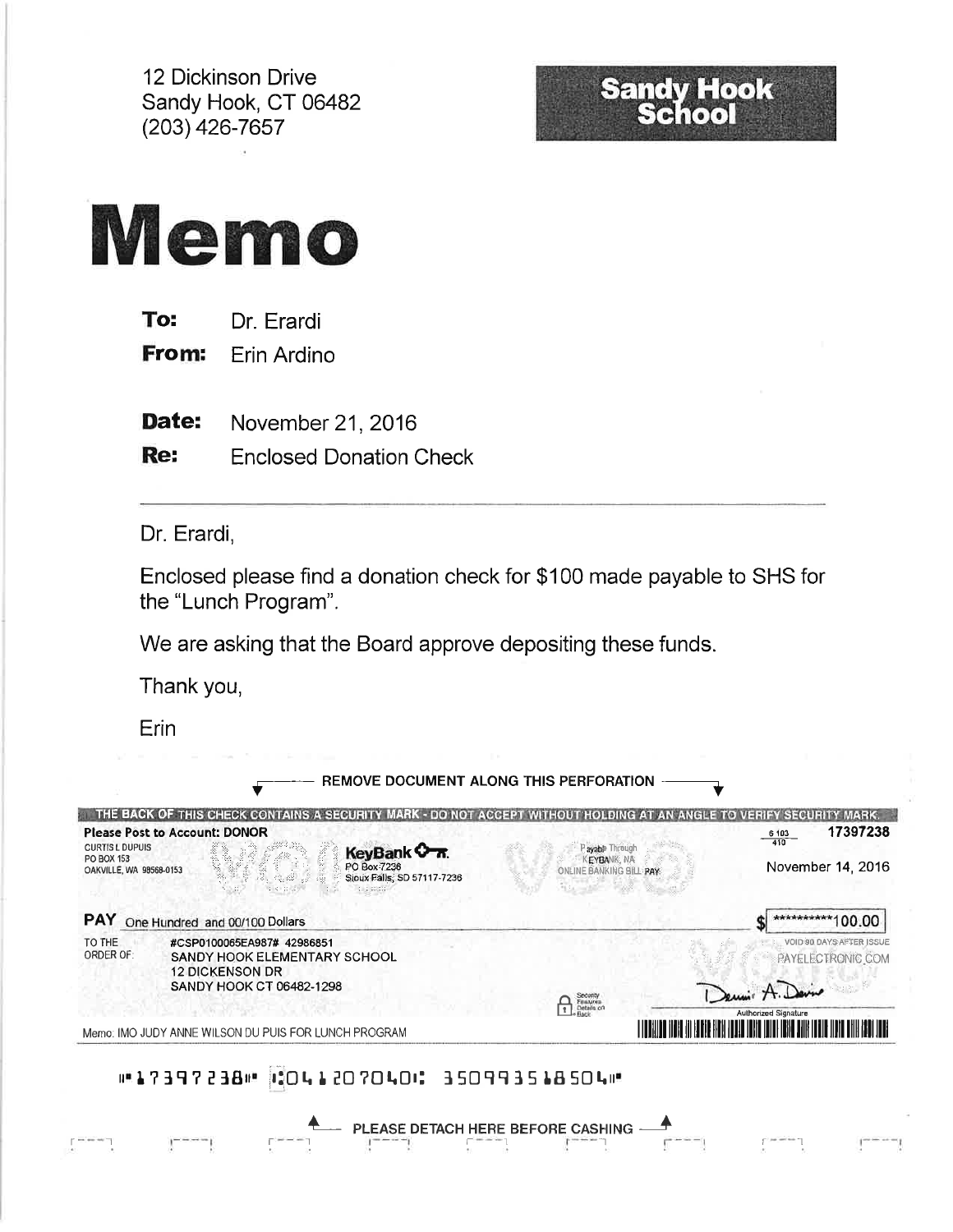**Administrative Report** 

Tuesday, December 6<sup>th</sup>

- 1. Interfaith Clergy Partnership
- 2. Annual Reports Policy 2250 Monitoring Goals

 $(ATTACH #1)$ 

- 3. EdAdvance Legislative Breakfast
	- a. December 9<sup>th</sup> Sandy Hook Elementary School

## 4. NEF Partnership

- a. Honor a Teacher
- b. Evening of Comedy January  $21^{st}$

 $(ATTACH #2)$ 

 $\int_0^1 u \, du \, du \, du$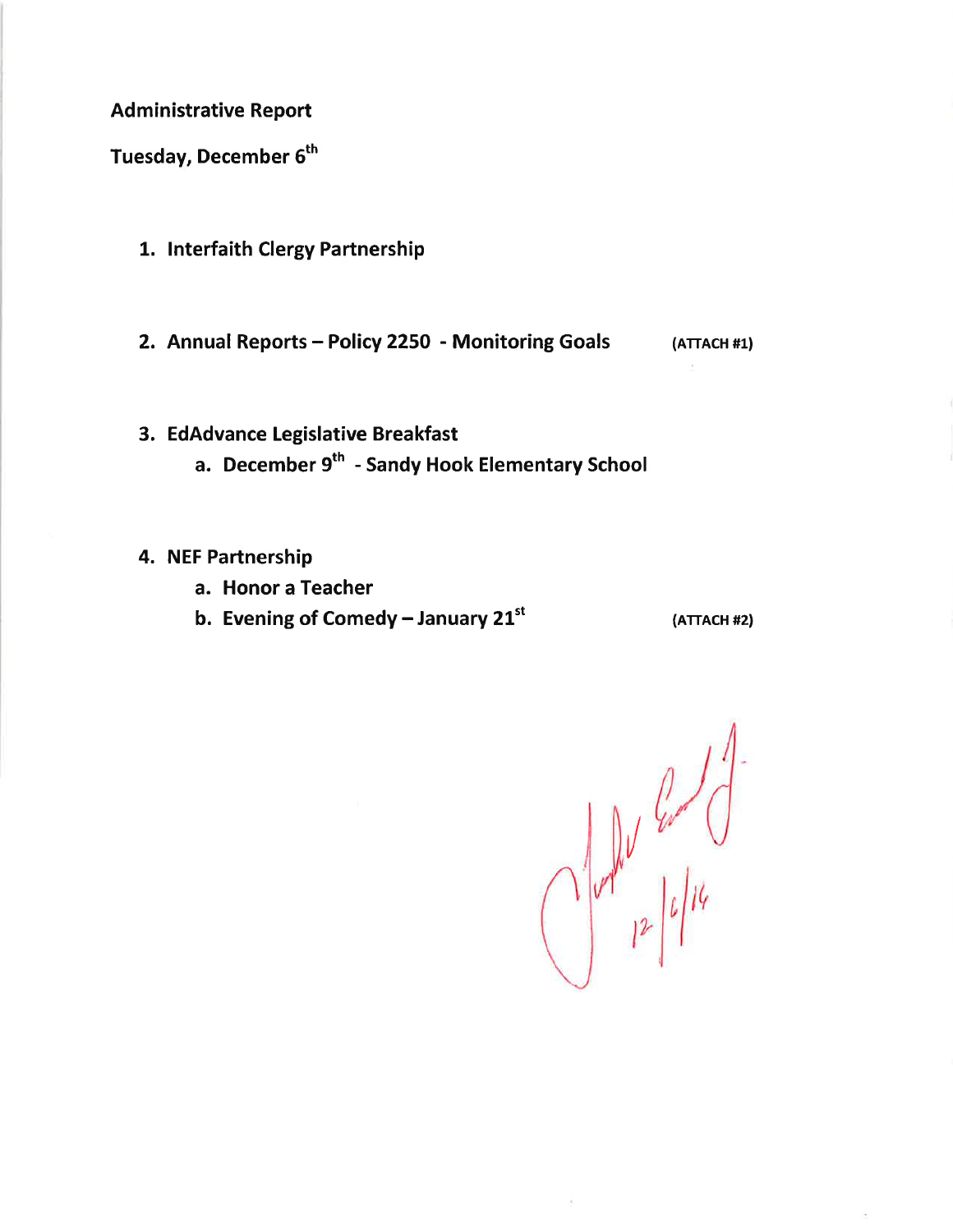# **Administration**

#### **Monitoring of Product and Process Goals**

The Superintendent, in cooperation with the school staff, student body, parents and any other interested persons or groups, shall establish and maintain a comprehensive plan in concert with the Newtown Public Schools Strategic Plan for monitoring the progress of the schools in achieving product goals (student learning) and process goals (effectiveness of operations).

The plan shall provide, first, for reports to the Board of Education on student achievement in academic, vocational and general behavioral pursuits in relation to professional and Boardadopted instructional goals. Second, the plan shall provide for reports to the Board of Education on the effectiveness of the schools in reaching Board-adopted goals in community relations, administration, business and non-instructional operations, personnel, student personnel administration, and instruction.

Policy adopted:

July 30, 2015

NEWTOWN PUBLIC SCHOOLS Newtown, Connecticut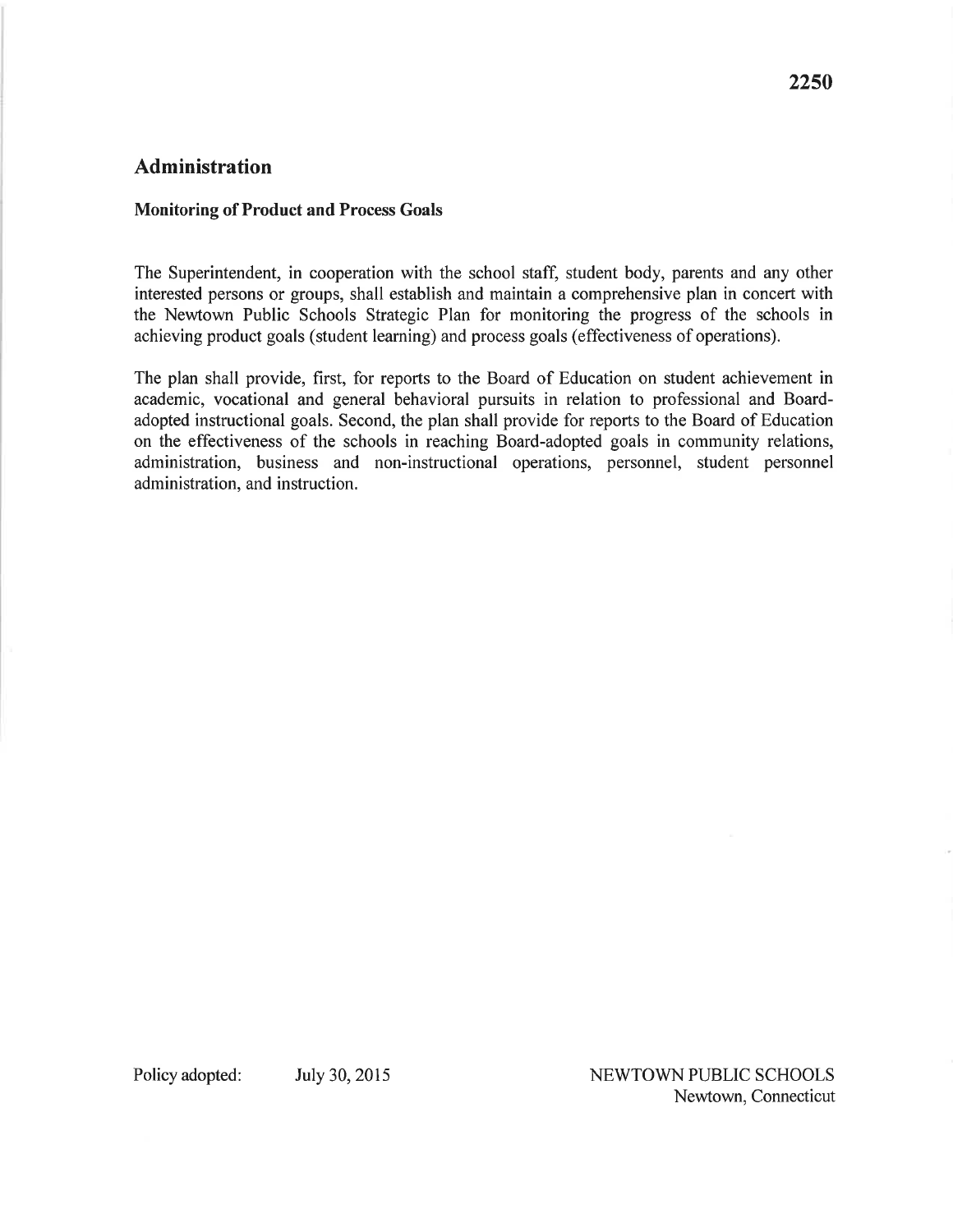Evening of Comedy ïK by Navy Car **By DISTRY OF** 5951595  $\frac{2}{3}$   $\frac{-1}{\sqrt{3}}$ EDMOND TOWN HALL JANUARY 21ST SATURDAY NIGHT  $\overline{\phantom{a}}$  $\frac{1}{\alpha}$ 7)  $\widehat{G}$ RC Smith<br>Tony Liberati<br>Chris Morretti **DEN VOIR FREE COS Newtown**<br>Education Constians  $\mathbf{r}$ a i **VIP PARTY** Eventbrite  $\bigcirc$ 

**Contract Business**